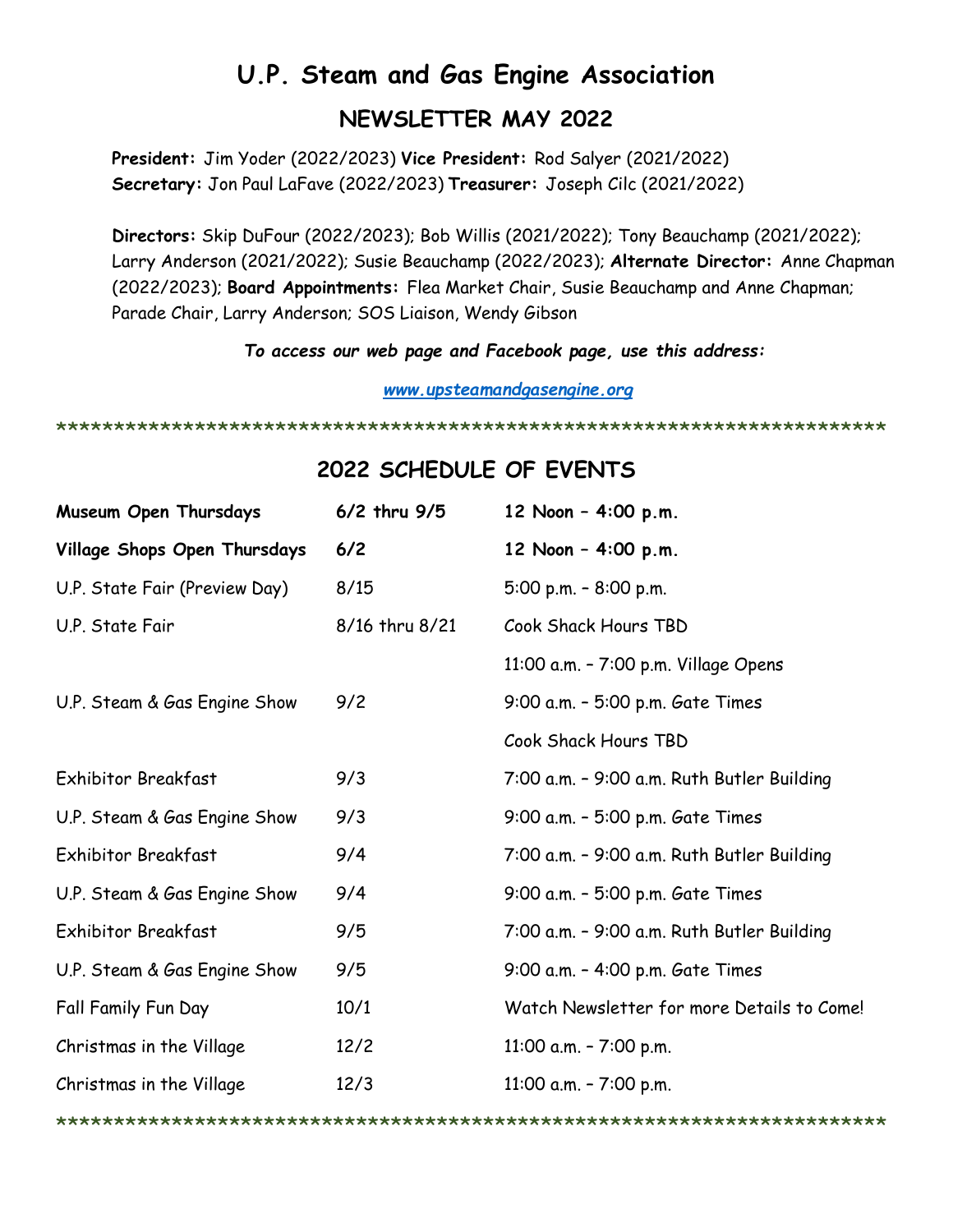#### **~ SPRING WORK BEE – THANK YOU ~**

Our first two Work Bees of the season were held on Saturday, April 23<sup>rd</sup> and Saturday, April 30<sup>th</sup>. Thank you to everyone who showed up and helped get our Village cleaned up for the season. The big sewer/electric project also got done, thanks to a lot of hard work from members and even a few non-members who volunteered to help (you know who you are and we thank you). Without everyone working together, these projects and clean up would not get done. All your efforts are appreciated and our little Village is shaping up for the season, which is right around the corner. Thank you!!

# **~ KIWANIS HOME & GARDEN SHOW ~**

Thank you to Nicole Landers and all the other members of our Club who set up and maintained a booth at the Kiwanis Home & Garden Show on April 8, 9 &  $10^{th}$ . Also, thank you to Joanne Dufour, Larry Klope and Dave Houseman for giving demonstrations during the weekend so those attending the Garden Show can see what goes on here at the Village. There were a lot of visitors that stopped at the booth and a lot of information given out. We even gained a few new members. Thank you to all of you who helped pull this together.

### **~ VILLAGE LAWN MOWING SIGN-UP SHEET ~**

A Village Lawn Moving Sign-up Sheet has now been posted in the School House. The Club is asking that members sign up if you are able to. The Sign-up Sheet will start with May 29 – June 4 and the week runs Sunday through Saturday. The Club will provide the equipment and gas to cut the grass in the Village. If each members that is able to mow takes a week, we can keep the Village looking great throughout the summer and keep our maintenance costs down. Please contact Jon Paul or see Sign-up Sheet in the School House (open Thursdays starting June 2 $^{\mathsf{nd}}$ , noon to 4:00 p.m.).

# **~ TOURS & OTHER HAPPENINGS AT THE VILLAGE ~**

- $\checkmark$  It is that time of year when our Village has several tours coming up. The first one is scheduled for **Thursday, June 2**, starting at 11:15 and running until approximately 2:00. There will be about 140 students from Lemmer School coming to have a picnic lunch and then touring throughout the Village.
- Also on **Thursday, June 2**, (our Thursday afternoon opening day) we will have Wool Dyeing at the Village done by Joanne Dufour. It will be from 1:00 to 4:00. There will be a charge of \$20 and you will leave with your very own hand dyed skein of yarn. There is a 10 student limit. Call Joanne at 906-630-0370.
- $\check{\phantom{1}}$  On **Saturday, June 4**, we will have the first Fantasy Tour. They will tour the Agriculture Museum and the Military Museum. The second Fantasy Tour will arrive in the Village on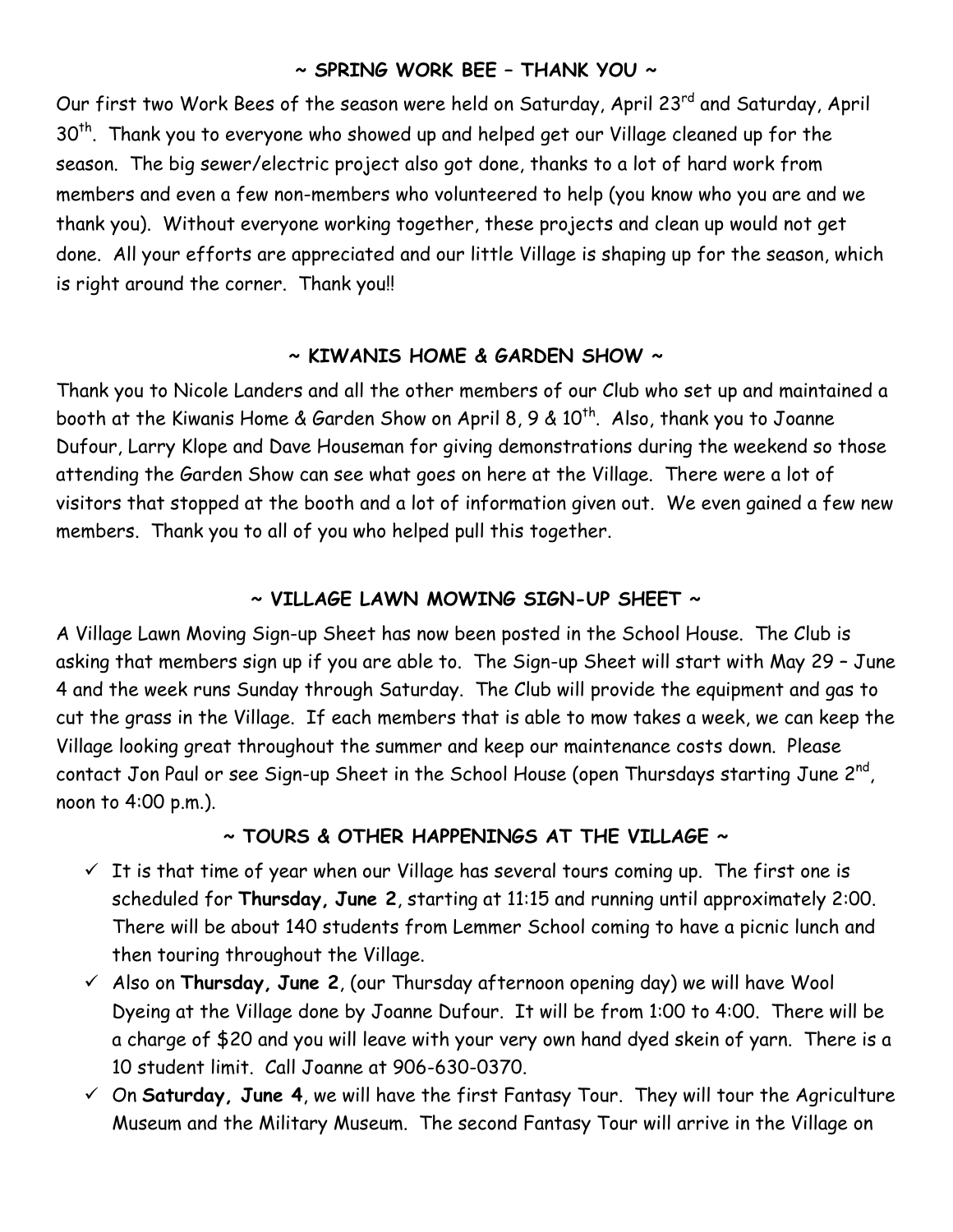Saturday, June 11, with the same agenda as they had on the 4<sup>th</sup>. Contact Bob Willis if you have any questions.

 On **Thursday, June 16**, there will a Sewing Session given by Larry Klope starting at 1:00 to 4:00 at his Knit N Stitch Shop.

# **~ 47th ANNUAL SHOW UPDATE ~**

Plans are moving along for the 2022 show with more than 110 already pre-registered. The featured tractors for this show is International Harvester. We will be hosting the 2022 IHC Chapter 11 State Show and Summer Meeting There will be a lot of added points of interest at the 2022 Show, including trailer and shopping cart decorating contests, and a Barn Dance. Please watch for updates in upcoming Newsletters and on our website. Nicole Landers is our Show Manager. If you have any questions and/or concerns, please contact Nicole at 906-280- 8453.

# **~ EVENT BROCHURES NOW AVAILABLE ~**

Our Antique Village events brochures are now available. If you would like a bundle for your shop or to pass out, please see Bob at the Museum and he will make sure you get a supply.

#### **~ MUSEUM COMMITTEE APPOINTMENTS ~**

Progress is being made in the Museum. Things are being shifted around, rearranged, removed, and cleaned up for the new season. Those volunteering to be on the Committee are: Bob Willis, Nancy Gage, Pete Conine, Larry Anderson and Dick Dutton. Bob Willis will be the Chairperson of the Museum Committee. The Museum Committee will meet on a regular basis to improve operations and displays in the Museum. We appreciate the work that these volunteers will be doing.

# **~ PLEASE IDENTIFY ITEMS – LAST NOTICE BEFORE DEADLINE ~**

If you have any items in the Museum, please make arrangements to identify them. The Club is considering storage fees for any items not in a display or put out for our Show. Please contact Bob at 906-789-1257 to set up a time to identify your items. There will be a deadline for identification of June 1, 2022. After that date, any unclaimed items will become the property of the Club

#### **~ YOUTUBE & WEBSITE NEWS ~**

The stats are in. In 2021, videos on U.P. Steam & Gas Engine Association's YouTube channel received a total of 73,416 views!

Viewers come from the United States, Canada, the United Kingdom, India, Italy, Germany, Argentina, Denmark, Sweden, Bosnia & Herzegovina, and the Philippines.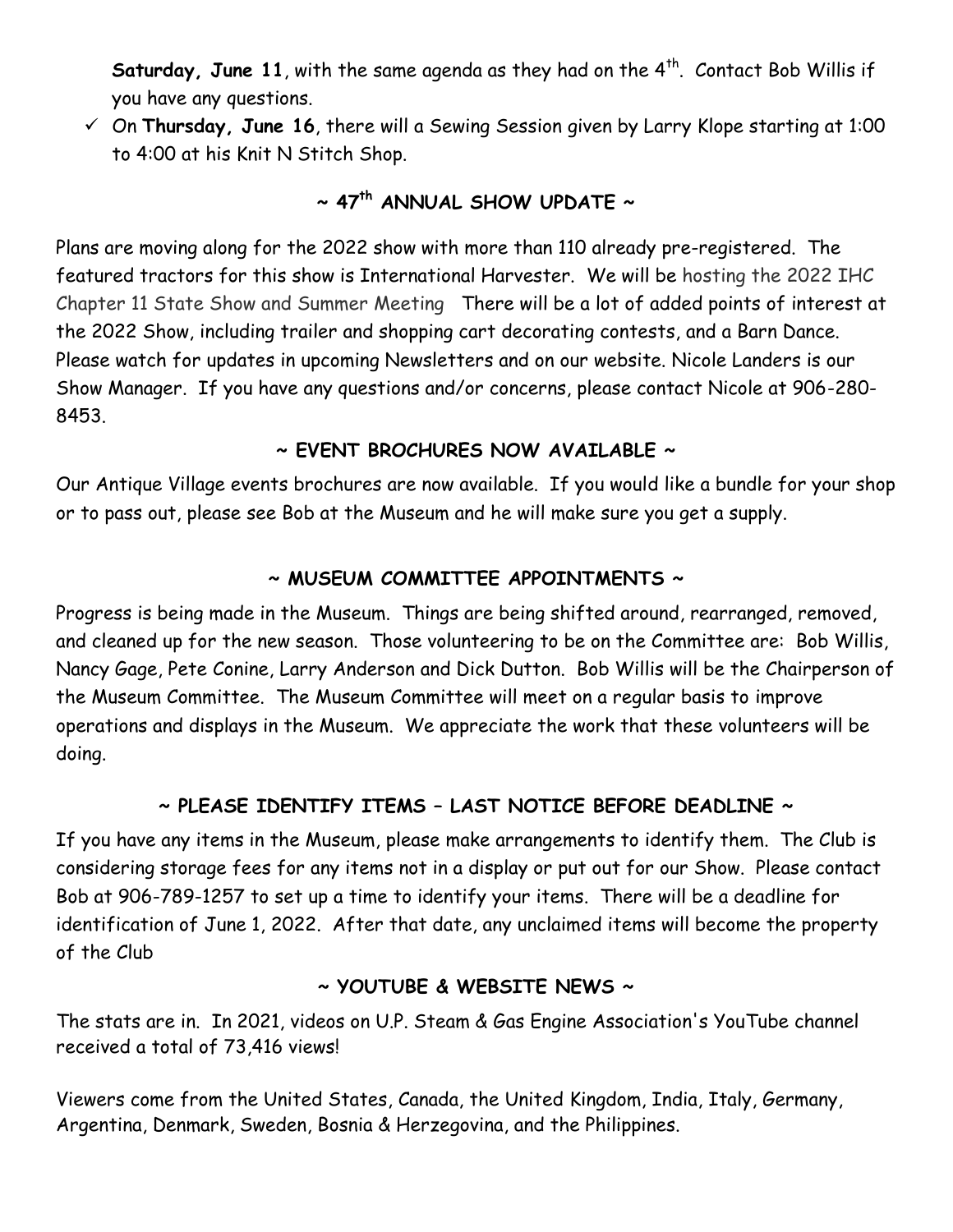You can find our channel at [www.youtube.com/c/UPSteamGasEngineAssn](http://www.youtube.com/c/UPSteamGasEngineAssn) A new video or slideshow goes live at 7 AM every other Tuesday.

We've upgraded the Association website calendar. Our new Google calendar lets you view the entire month. You can also sync it with your personal electronic calendar. Access it at www.upsteamandgasengine.org/association-calendar/

#### **~ CHAPEL NEWS ~**

There are two weddings planned at the Chapel so far for this year. Contact Ann Salyer at [annsana@aol.com](mailto:annsana@aol.com) for any questions pertaining to the Chapel.

#### **~ SOS UPDATE~**

The SOS provided lunch on May 22<sup>nd</sup> for the Distinguished Gentlemen's Motorcycle Club as a small fundraiser. It was a chilly day for the bikers! We thank them for supporting the lunch! Work on our next quilt has begun and it will be a beauty! Raffle Tickets are being ordered. Work and plans have begun at the Village Garden. Our next meeting will be Thursday, June 16, 2022, at 11:30 a.m. in the School House. Wendy will be Chairperson.

#### **~ FACEBOOK MEMBERS ONLY PAGE NOW ACTIVE ~**

Please join the new Facebook Members Only page. There you will find any notices, events and updates posted. It is for Members only and is shared only within our membership. It is another tool to keep up to date on what is happening!! Here is the link to the Facebook Members Only page: https://www.facebook.com/groups/994917891289915/?ref=share

#### **~ MEMBERSHIP DUES ~**

All membership renewals can now be paid for 2022. Remember, our membership year is January  $1<sup>st</sup>$  to December 31 $^{st}$ . Please use the Membership Application included in this Newsletter to send in your membership if you have not already done so. Of course, new members may join at any time of the year. Lifetime Membership Cards are available to members who qualify. If you have any questions regarding your membership, please contact Wendy Gibson at (906)251-0119 or [wlgibson2010@gmail.com.](mailto:wlgibson2010@gmail.com) Thank you for your support to our Association!!

#### **~ REMINDERS TO MEMBERSHIP ~**

All requests for demonstrations, speaking and vending in the Village proper must go through the VVC for review. The Board makes all final decisions. The VVC job description is available upon request**. VVC (Village Vendors Committee) consist of all Antique Village Shop Managers.**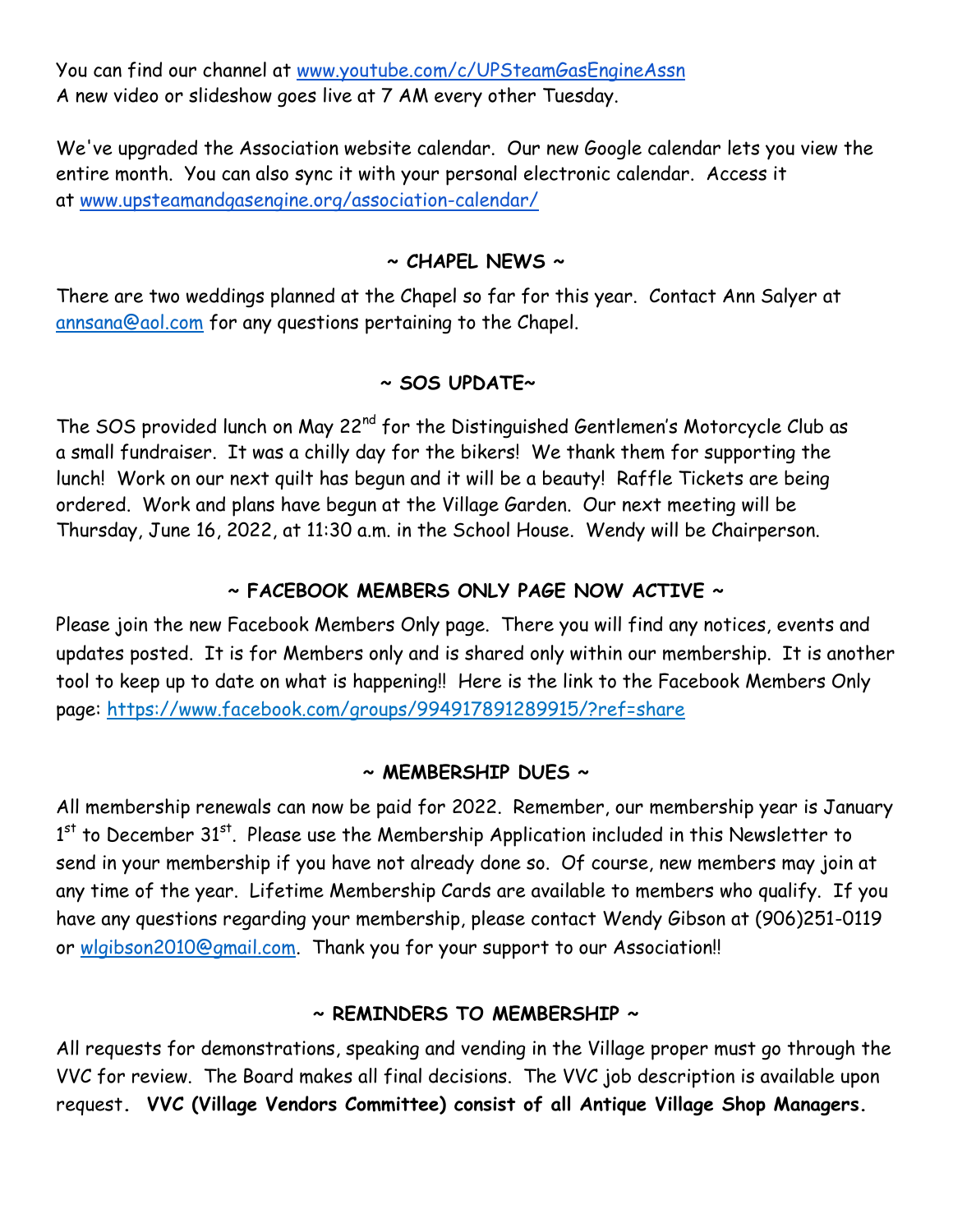#### **~ MEETING SCHEDULE ~**

#### **Wednesday, May 25, 2022**

**Board of Directors Meeting** @ Antique Village Community Hall at 6:30 p.m. Board Meetings are held on the last Wednesday of each month.

#### **Tuesday, May 31, 2022**

**VVC Meeting** @ Antique Village Community Hall at 6:30 p.m. VVC Meetings are held on the last Tuesday of each month.

**Wednesday, June 1, 2022**

**Membership Meeting** @ Antique Village Community Hall at 6:30 p.m. Membership Meetings are held on the first Wednesday of each month.

**Thursday, June 16, 2022**

**SOS (Sisters of Steam) Meeting** @ Antique Village School House at 11:30 a.m. SOS Meetings are held on the  $3<sup>rd</sup>$  Thursday of each month.

**Tuesday, June 28, 2022**

**VVC Meeting** @ Antique Village Community Hall at 6:30 p.m. VVC Meetings are held on the last Tuesday of each month.

#### **Wednesday, June 29, 2022**

**Board of Directors Meeting** @ Antique Village Community Hall at 6:30 p.m. Board Meetings are held on the last Wednesday of each month.

# Our Mission

The U.P. Steam and Gas Engine Association is a non-profit corporation dedicated to the preservation, restoration and exhibition of vintage steam-powered engines, gasoline-powered hit-and-miss engines, tractors, farm machinery, and other items of historical interest.

We believe that these implements are as much a part of the American story as the hardy men and women who used them in forging this great nation.

It is lamentable that the unending march of time, coupled with the ravages of the elements and simple ignorance, has all but destroyed much of this machinery.

It is our ongoing resolve to maintain this equipment for historical and educational purposes and as a legacy for present and future generations.

To that end, the Association provides opportunities for members and for the general public to meet for the exhibition and operation of steam and combustion-powered equipment and to gain an appreciation for American heritage.